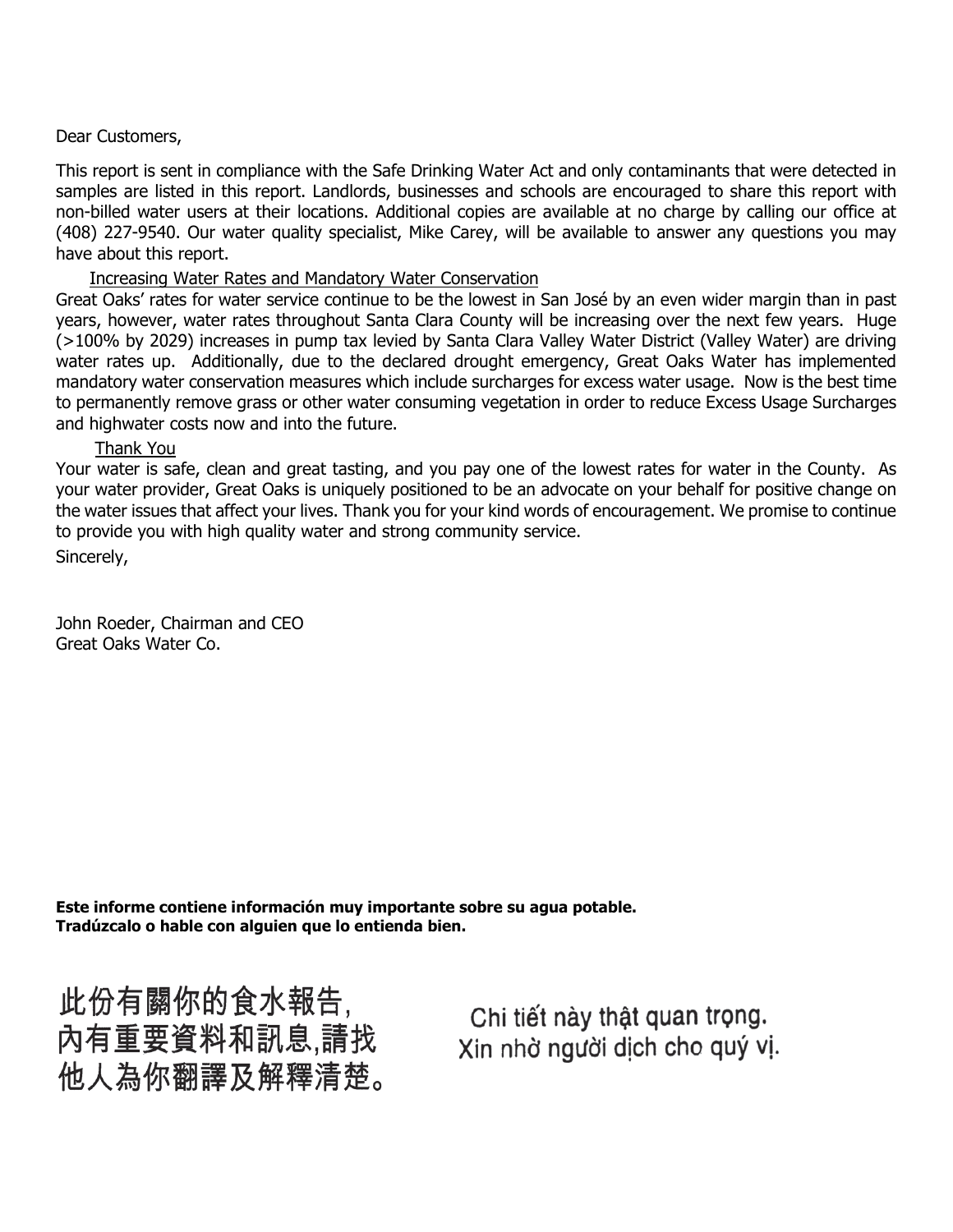During the past year, we have taken hundreds of water samples in order to determine the presence of any biological, inorganic, volatile organic, or synthetic organic contaminants. The table below shows only those contaminants that were detected in the water. The state allows us to monitor for certain substances less than once per year because the concentrations of substances do not change frequently. In these cases, the most recent sample data are included, along with the year in which the sample was taken.

| <b>Regulated Substances</b>                         |                |                                                                  | <b>PHG</b>   |                          |                 |                  |                          |
|-----------------------------------------------------|----------------|------------------------------------------------------------------|--------------|--------------------------|-----------------|------------------|--------------------------|
|                                                     | Year           | <b>MCL</b>                                                       | (MCLG)       | <b>Amount</b>            | Range           |                  | **Typical                |
| Substance (unit of measure)                         | <b>Sampled</b> | (MRDL)                                                           | (MRDLG)      | <b>Detected</b>          | Low-High        | <b>Violation</b> | <b>Source</b>            |
| 1,1,1 Trichloroethane (ppb)                         | 2021           | 200                                                              | 1000         | 0.073                    | <b>ND-.77</b>   | <b>NO</b>        | $\overline{\mathbf{2}}$  |
| Freon 113 (ppb)                                     | 2021           | 1200                                                             | 4000         | 0.414                    | $ND-3$          | <b>NO</b>        | 2,6                      |
| Barium (ppm)                                        | 2021           | 1                                                                | $\mathbf{2}$ | 0.25                     | $.078 - .17$    | <b>NO</b>        | $\mathbf{1}$             |
| Fluoride (ppm)                                      | 2021           | $\overline{2}$                                                   | $\mathbf{1}$ | 0.16                     | $.13 - .24$     | <b>NO</b>        | 1,3                      |
| Gross Alpha Part(pCi/L)                             | 2021           | 15                                                               | <b>NS</b>    | 0.152                    | <b>ND-4.6</b>   | <b>NO</b>        | $\mathbf{1}$             |
| <b>Chromium Total (ppb)</b>                         | 2021           | 50                                                               | <b>NS</b>    | 3.2                      | $1.4 - 8.4$     | <b>NO</b>        | 2,5                      |
| Cadmium(ppb)                                        | 2021           | 5                                                                | .04          | .143                     | <b>ND - .84</b> | <b>NO</b>        | $\overline{2}$           |
| Nitrate [as N] (ppm)                                | 2021           | 10                                                               | 10           | 1.52                     | $.6 - 5.9$      | <b>NO</b>        | 3,4                      |
| Nitrate-Nitrite [as N] (ppm)                        | 2021           | 10                                                               | 10           | 156                      | $0.62 - 6.5$    | <b>NO</b>        | 3,4                      |
| <b>Asbestos (MFL)</b>                               | 2021           | <b>7MFL</b>                                                      | <b>7MFL</b>  | .143                     | $ND - 1$        | <b>NO</b>        | 1                        |
| Total Coliform (% positive)                         | 2021           | <b>5%</b><br><b>MONTHLY</b><br><b>SAMPLES</b><br><b>POSITIVE</b> | 0            | 0.276%                   | $0 - 1.56%$     | <b>NO</b>        | 5                        |
|                                                     | Year           |                                                                  | <b>PHG</b>   | <b>Amount</b>            | Range           |                  | <b>Typical</b>           |
| <b>Secondary Substances</b>                         | <b>Sampled</b> | <b>SMCL</b>                                                      | (MCLG)       | <b>Detected</b>          | Low-High        | <b>Violation</b> | <b>Source</b>            |
| Aluminum (ppm)                                      | 2021           | 0.2                                                              | 0.6          | .0099                    | ND-.065         | <b>NO</b>        | 1                        |
| Manganese (ppm)                                     | 2021           | .05                                                              | <b>NS</b>    | .00003                   | ND - .0036      | <b>NO</b>        | 1                        |
| Chloride (ppm)                                      | 2021           | 500                                                              | <b>NS</b>    | 43                       | $39 - 55$       | <b>NO</b>        | 7                        |
| Copper (ppm)                                        | 2021           | 1.3                                                              | 0.3          | .0019                    | ND - .0094      | <b>NO</b>        | 1                        |
|                                                     |                |                                                                  |              |                          |                 |                  |                          |
| Specific Conductance (µS/cm)                        | 2021           | 1600                                                             | <b>NS</b>    | 626                      | 550 - 840       | <b>NO</b>        | 8                        |
| Sulfate (ppm)                                       | 2021           | 500                                                              | <b>NS</b>    | 43                       | $37 - 63$       | <b>NO</b>        | 7,9                      |
| <b>Total Dissolved Solids (ppm)</b>                 | 2021           | 1000                                                             | <b>NS</b>    | 345                      | 320 - 490       | <b>NO</b>        | $\overline{\phantom{a}}$ |
| <b>Turbidity (NTU)</b>                              | 2021           | 5                                                                | <b>NS</b>    | 0.664                    | $ND-3$          | <b>NO</b>        | 10                       |
| <b>PH</b>                                           | 2021           | <b>NS</b>                                                        | <b>NS</b>    | 7.4                      | $7 - 7.6$       | <b>NO</b>        |                          |
| Iron (ppm)                                          | 2021           | 0.3                                                              | <b>NS</b>    | .0082                    | ND - .22        | <b>NO</b>        | 1                        |
| Odor - Threshold (TON)                              | 2021           | 3                                                                | <b>NS</b>    | 0.87                     | $ND-2$          | <b>NO</b>        | 12                       |
|                                                     | Year           |                                                                  | <b>PHG</b>   |                          | Sites >AL       |                  | <b>Typical</b>           |
|                                                     | <b>Sampled</b> | <b>AL</b>                                                        | (MCLG)       | 90 <sup>tho</sup> /otile | sites           | <b>Violation</b> | <b>Source</b>            |
| *Copper (ppm)                                       | 2020           | 1.3                                                              | 0.3          | 0.340                    | 0/50            | <b>NO</b>        | 11                       |
| *Lead (ppm)                                         | 2020           | .015                                                             | 0.0002       | 0.0012                   | 0/50            | <b>NO</b>        | 11                       |
| *Collected from customer's tans for lead and conner |                |                                                                  |              |                          |                 |                  |                          |

**\*Collected from customer's taps for lead and copper**

| <b>Disinfection By-Products</b><br><b>Calero Pressure Zone Only</b> | Year<br><b>Sampled</b> | MCL        | <b>PHG</b> | Amount<br><b>Detected</b> | Range       | <b>Violation</b> | <b>Typical</b><br><b>Source</b> |
|---------------------------------------------------------------------|------------------------|------------|------------|---------------------------|-------------|------------------|---------------------------------|
| Total Trihalomethanes (ppb)                                         | 2021                   | 80         | <b>NS</b>  | <b>ND</b>                 | <b>None</b> | <b>NO</b>        | 13                              |
| Haloacetic Acids [HAA] (ppb)                                        | 2021                   | 60         | <b>NS</b>  | <b>ND</b>                 | <b>None</b> | <b>NO</b>        | 13                              |
|                                                                     |                        |            |            | Amount                    |             |                  | <b>Typical</b>                  |
|                                                                     | Year                   |            |            |                           |             |                  |                                 |
| <b>Richmond Pipeline Only</b>                                       | <b>Sampled</b>         | <b>MCL</b> | <b>PHG</b> | <b>Detected</b>           | Range       | <b>Violation</b> | <b>Source</b>                   |
| <b>Total Trihalomethanes (ppb)</b>                                  | 2021                   | 80         | <b>NS</b>  | 12                        | <b>None</b> | <b>NO</b>        | 13                              |
| Haloacetic Acids [HAA] (ppb)                                        | 2021                   | 60         | <b>NS</b>  | <b>ND</b>                 | <b>None</b> | <b>NO</b>        | 13                              |

| <b>Unregulated and</b>    | Year           | Amount          | Range       | <b>Typical</b> |  |  |
|---------------------------|----------------|-----------------|-------------|----------------|--|--|
| <b>Other Substances</b>   | <b>Sampled</b> | <b>Detected</b> | Low-High    | <b>Source</b>  |  |  |
|                           |                |                 | $180 -$     |                |  |  |
| Alkalinity (ppm)          | 2021           | 214             | 300         | 1              |  |  |
|                           |                |                 | $220 -$     |                |  |  |
| Bicarbonate (ppm)         | 2021           | 264             | 360         | 1              |  |  |
| Calcium (ppm)             | 2021           | 43              | $32 - 71$   | 1              |  |  |
| Hardness [as CaCO3] (ppm) | 2021           | 273             | $230 - 380$ | 1              |  |  |
| Magnesium (ppm)           | 2021           | 39              | $30 - 53$   |                |  |  |
| Potassium (ppm)           | 2021           | 0.64            | $ND - 1.3$  | 1              |  |  |
| Sodium (ppm)              | 2021           | 30              | $25 - 43$   |                |  |  |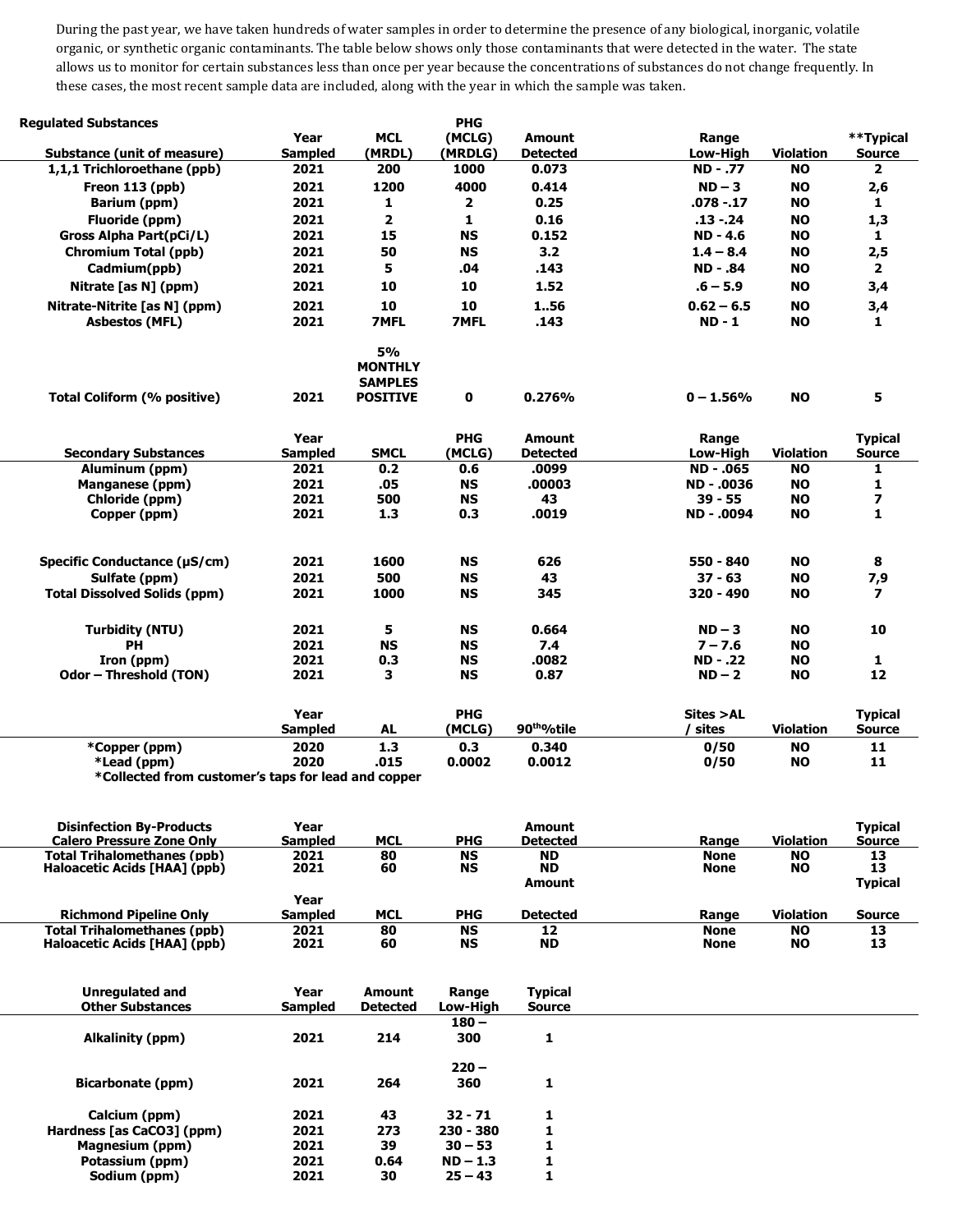**AL (Action Level):** The concentration of a contaminant which, if exceeded, triggers treatment or other requirements that a water system must follow.

**MCL (Maximum Contaminant Level):** The highest level of a contaminant that is in drinking water. Primary MCLs are set as close to the PHGs (or MCLGs) as is economically and technologically feasible. Secondary MCLs (SMCLs) are set to protect the odor, taste, and appearance of water.

**MCLG (Maximum Contaminant Level Goal):** The level of a contaminant in drinking water below which there is no known or risk to health. MCLGs are set by the US EPA.

**NA:** Not Applicable **NS:** No Standard **ND:** Not Detected

**PDWS (Primary Drinking Water Standard):** MCLs and MRDLs for contaminants that effect health, along with their monitoring and reporting requirements and water treatment requirements.

**PHG (Public Health Goal):** The level of a contaminant in drinking water below which there is no known or expected risk to health. PHGs are set by the California EPA.

**ppb:** parts per billion **ppm:** parts per million

**TON**: Threshold Odor Number, a measure of odor.

**NTU:** Nephelometric Turbidity Unit: This is a measure of the cloudiness of the water

**MFL:** Million Fibers per liter

## **Unregulated Contaminant Monitoring Rule 4**

| <b>PARAMETER</b> | JNITS | <b>AVERAGE</b> | <b>RANGE</b> |
|------------------|-------|----------------|--------------|
| <b>MANGANESE</b> | ppb   | $\Omega$       | <b>ND</b>    |

### DISTRIBUTION SYSTEM

| BROMOCHLOROACETIC ACID       | ppb | 0.51 | <b>NONE</b> |
|------------------------------|-----|------|-------------|
| CHLORODIBROMOACETIC ACID ppb |     | 0.52 | <b>NONE</b> |
| DIBROMOACETIC ACID           | ppb | 1.8  | <b>NONE</b> |
| <b>TOTAL HAA5</b>            | ppb | 1.8  | <b>NONE</b> |
| <b>TOTAL HAA6Br</b>          | ppb | 2.8  | <b>NONE</b> |
| <b>TOTAL HAA9</b>            | ppb | 2.8  | <b>NONE</b> |

### RAW WATER FOR CALERO PRESSURE ZONE

| <b>BROMIDE</b>       | ppb | o |  |
|----------------------|-----|---|--|
| TOTAL ORGANIC CARBON | วɒm |   |  |

Unregulated contaminants do not have a drinking water standard set by the USEPA. The purpose of monitoring for these contaminants is to help the EPA decide whether the contaminants should have a standard. UNITS above: HAA5, HAA6Br, and HAA9 are HALOACETIC ACIDS

## **Important Health Information**

Some people may be more vulnerable to contaminants in drinking water than the general population. Immunocompromised persons such as persons with cancer undergoing chemotherapy, persons who have undergone organ transplants, people with HIV/AIDS or other immune system disorders, some elderly, and infants may be particularly at risk from infections. These people should seek advice about drinking water from their health care providers. The U.S. EPA/CDC (Centers for Disease Control and Prevention) guidelines on appropriate means to lessen the risk of infection by Cryptosporidium and other microbial contaminants are available from the Safe Drinking Water Hotline at:

(800) 426-4791 or http://water.epa.gov/drink/hotline.

### **Quality First**

Once again, we are proud to present our annual water quality report. This report covers all testing performed between January 1 and December 31, 2021. The events of the past few years have presented us with many challenges. In spite of this, we have maintained our high standards and we will deliver to you, the best quality drinking water possible. As we still feel the effects of previous years of drought, it is important for all of us to be mindful of the dangers of handling hazardous materials carelessly. We must keep the paths to our underground water storage clean and clear. There may be other hurdles in the future but know that we will always stand behind you and the drinking water we work diligently to provide. This report is sent in compliance with the Safe Drinking Water Act, and only contaminants that were detected in samples are listed in this report. Landlords, businesses, and schools are encouraged to share this report with non-billed water users at their locations. Additional copies are available at no charge by calling our office at (408)227-9540. Our water quality specialist, Mike Carey, will be available to answer any questions you may have about this report and will entertain any thoughts or suggestions that you have about the quality of the water we provide to you.

# **\*\*Typical Source**<br>1. Erosion of nat

- **Erosion of natural deposits**
- 2. Discharge from metal degreasing sites and other factories
- 3. Runoff and leaching from fertilizer use
- 4. Leaching from septic tanks and sewage<br>5. Naturally present in the environment
- 5. Naturally present in the environment<br>6. Drv-cleaning solvent
- Drv-cleaning solvent
- 7. Runoff/leaching from natural deposits
- 8. Substances that form ions when in water<br>9. Industrial wastes
- 9. Industrial wastes<br>10. Soil runoff
- 10. Soil runoff<br>11. Internal co Internal corrosion of household plumbing systems
- 12. Naturally occurring organic materials<br>13. By-product of drinking water disinfect
- By-product of drinking water disinfection